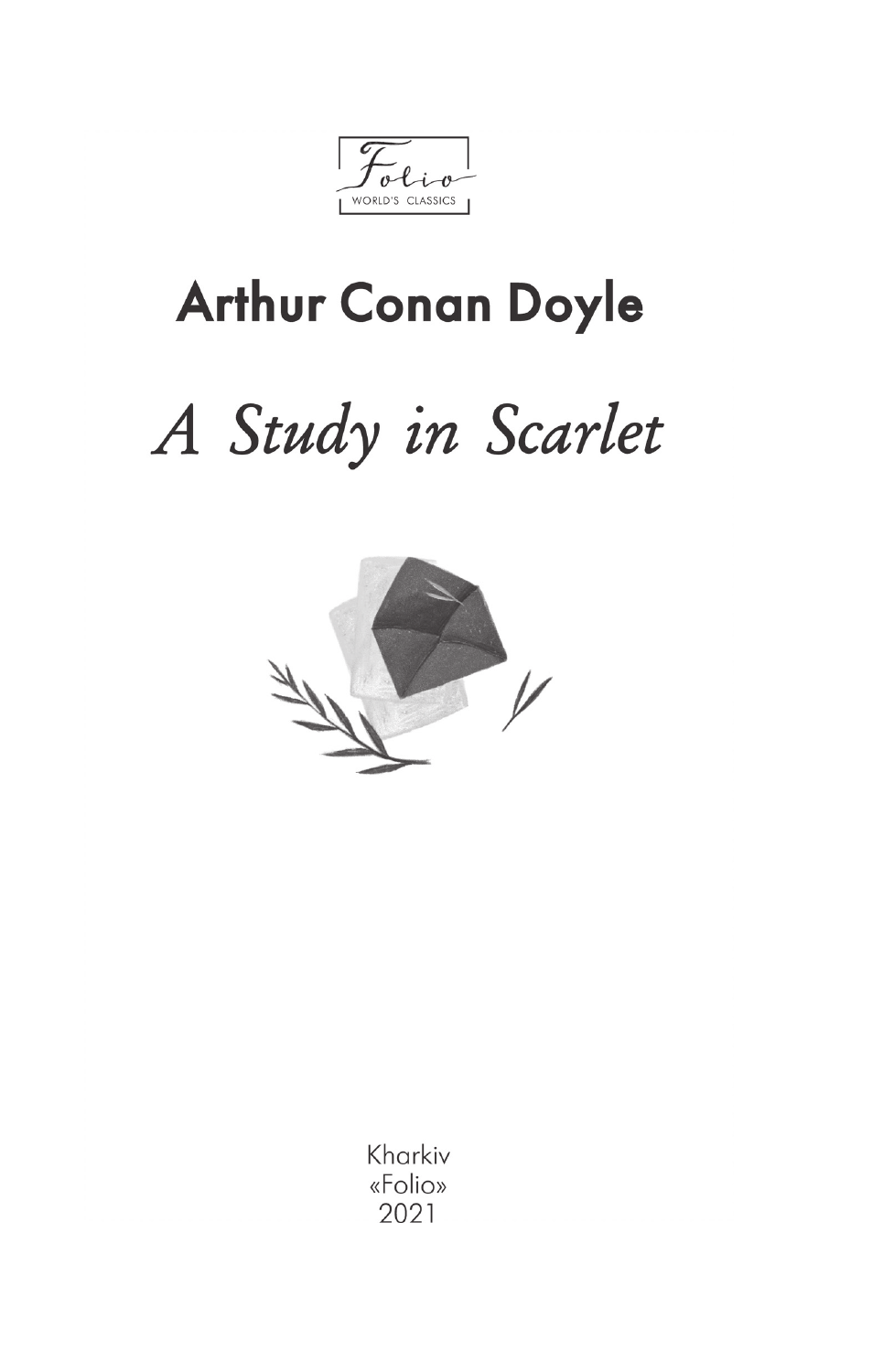#### PART I

#### *Being a reprint from the reminiscences of John H. Watson, M.D., late of the Army Medical Department*

#### Chapter I MR. SHERLOCK HOLMES

 $\prod_{n=1}^{\infty}$  n the year 1878 I took my degree of Doctor of Medicine of the University of London, and proceeded to Netley to go through the course prescribed for surgeons in the army. Having completed my studies there, I was duly attached to the Fifth Northumberland Fusiliers as Assistant Surgeon. The regiment was stationed in India at the time, and before I could join it, the second Afghan war had broken out. On landing at Bombay, I learned that my corps had advanced through the passes, and was already deep in the enemy's country. I followed, however, with many other officers who were in the same situation as myself, and succeeded in reaching Candahar in safety, where I found my regiment, and at once entered upon my new duties.

The campaign brought honours and promotion to many, but for me it had nothing but misfortune and disaster. I was removed from my brigade and attached to the Berkshires, with whom I served at the fatal battle of Maiwand. There I was struck on the shoulder by a Jezail bullet, which shattered the bone and grazed the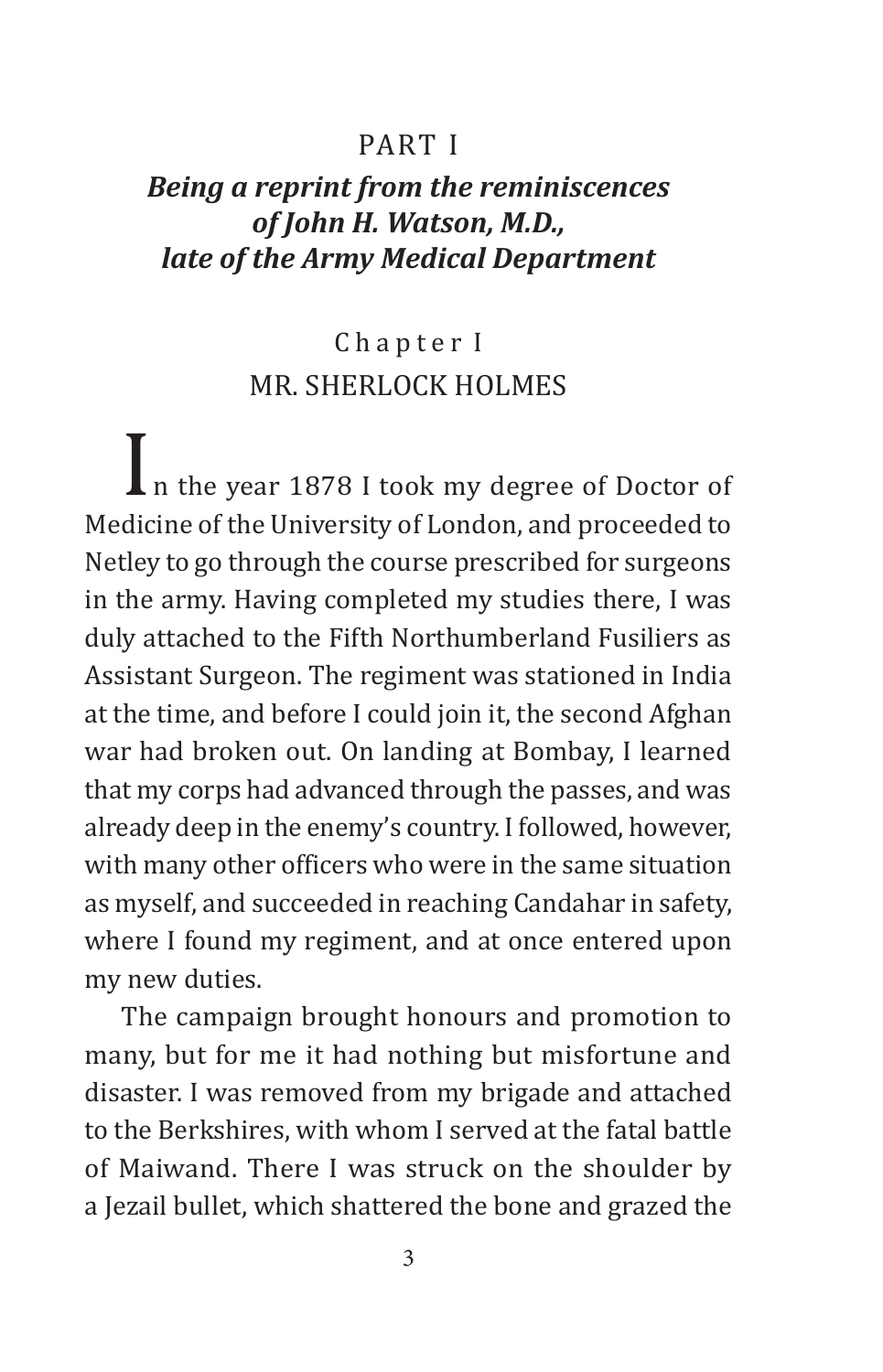subclavian artery. I should have fallen into the hands of the murderous Ghazis had it not been for the devotion and courage shown by Murray, my orderly, who threw me across a pack-horse, and succeeded in bringing me safely to the British lines.

Worn with pain, and weak from the prolonged hardships which I had undergone, I was removed, with a great train of wounded sufferers, to the base hospital at Peshawar. Here I rallied, and had already improved so far as to be able to walk about the wards, and even to bask a little upon the verandah, when I was struck down by enteric fever, that curse of our Indian possessions. For months my life was despaired of, and when at last I came to myself and became convalescent, I was so weak and emaciated that a medical board determined that not a day should be lost in sending me back to England. I was dispatched, accordingly, in the troopship "Orontes," and landed a month later on Portsmouth jetty, with my health irretrievably ruined, but with permission from a paternal government to spend the next nine months in attempting to improve it.

I had neither kith nor kin in England, and was therefore as free as air—or as free as an income of eleven shillings and sixpence a day will permit a man to be. Under such circumstances, I naturally gravitated to London, that great cesspool into which all the loungers and idlers of the Empire are irresistibly drained. There I stayed for some time at a private hotel in the Strand, leading a comfortless, meaningless existence, and spending such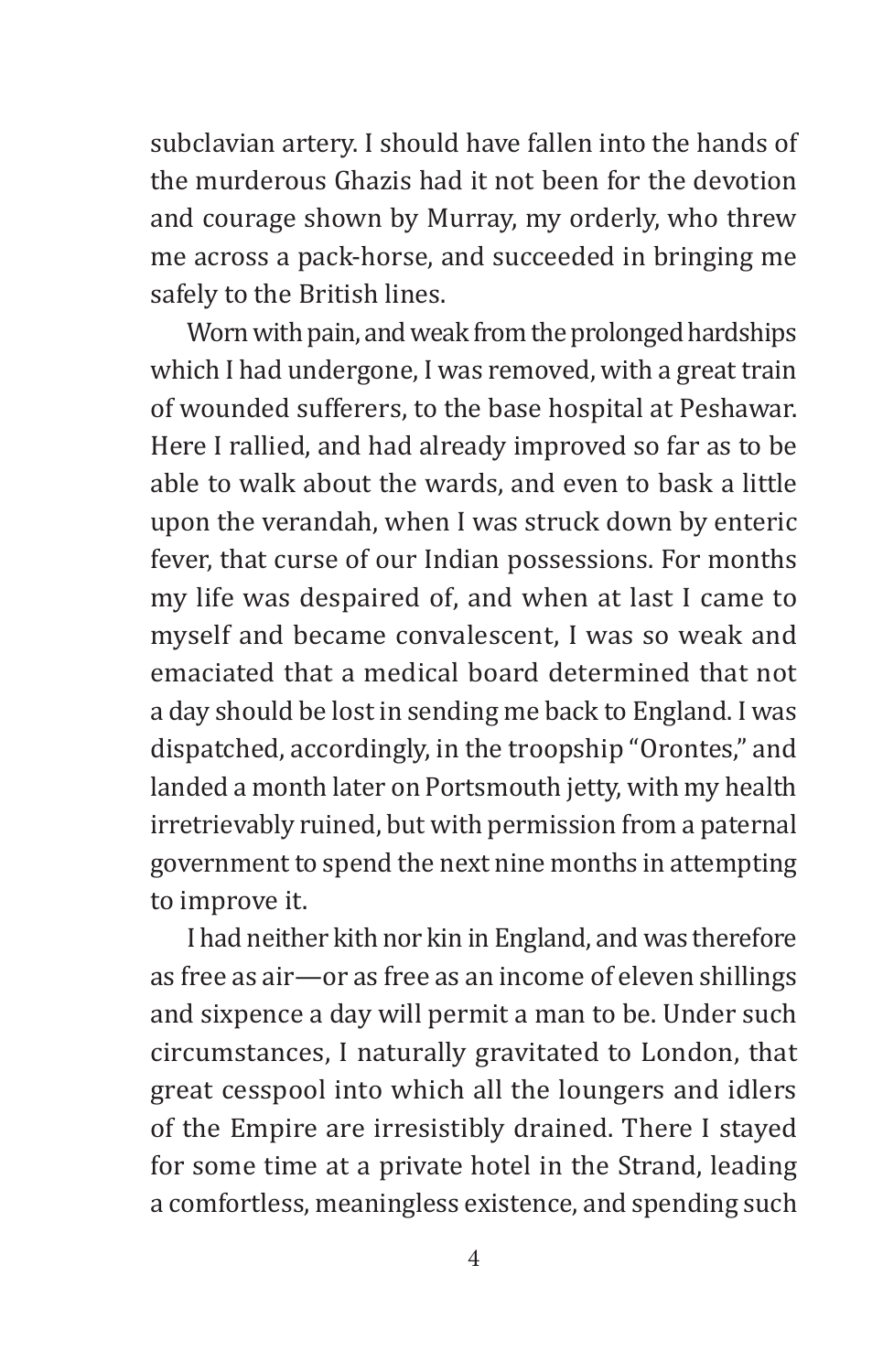money as I had, considerably more freely than I ought. So alarming did the state of my finances become, that I soon realized that I must either leave the metropolis and rusticate somewhere in the country, or that I must make a complete alteration in my style of living. Choosing the latter alternative, I began by making up my mind to leave the hotel, and to take up my quarters in some less pretentious and less expensive domicile.

On the very day that I had come to this conclusion, I was standing at the Criterion Bar, when some one tapped me on the shoulder, and turning round I recognized young Stamford, who had been a dresser under me at Barts. The sight of a friendly face in the great wilderness of London is a pleasant thing indeed to a lonely man. In old days Stamford had never been a particular crony of mine, but now I hailed him with enthusiasm, and he, in his turn, appeared to be delighted to see me. In the exuberance of my joy, I asked him to lunch with me at the Holborn, and we started off together in a hansom.

"Whatever have you been doing with yourself, Watson?" he asked in undisguised wonder, as we rattled through the crowded London streets. "You are as thin as a lath and as brown as a nut."

I gave him a short sketch of my adventures, and had hardly concluded it by the time that we reached our destination.

"Poor devil!" he said, commiseratingly, after he had listened to my misfortunes. "What are you up to now?"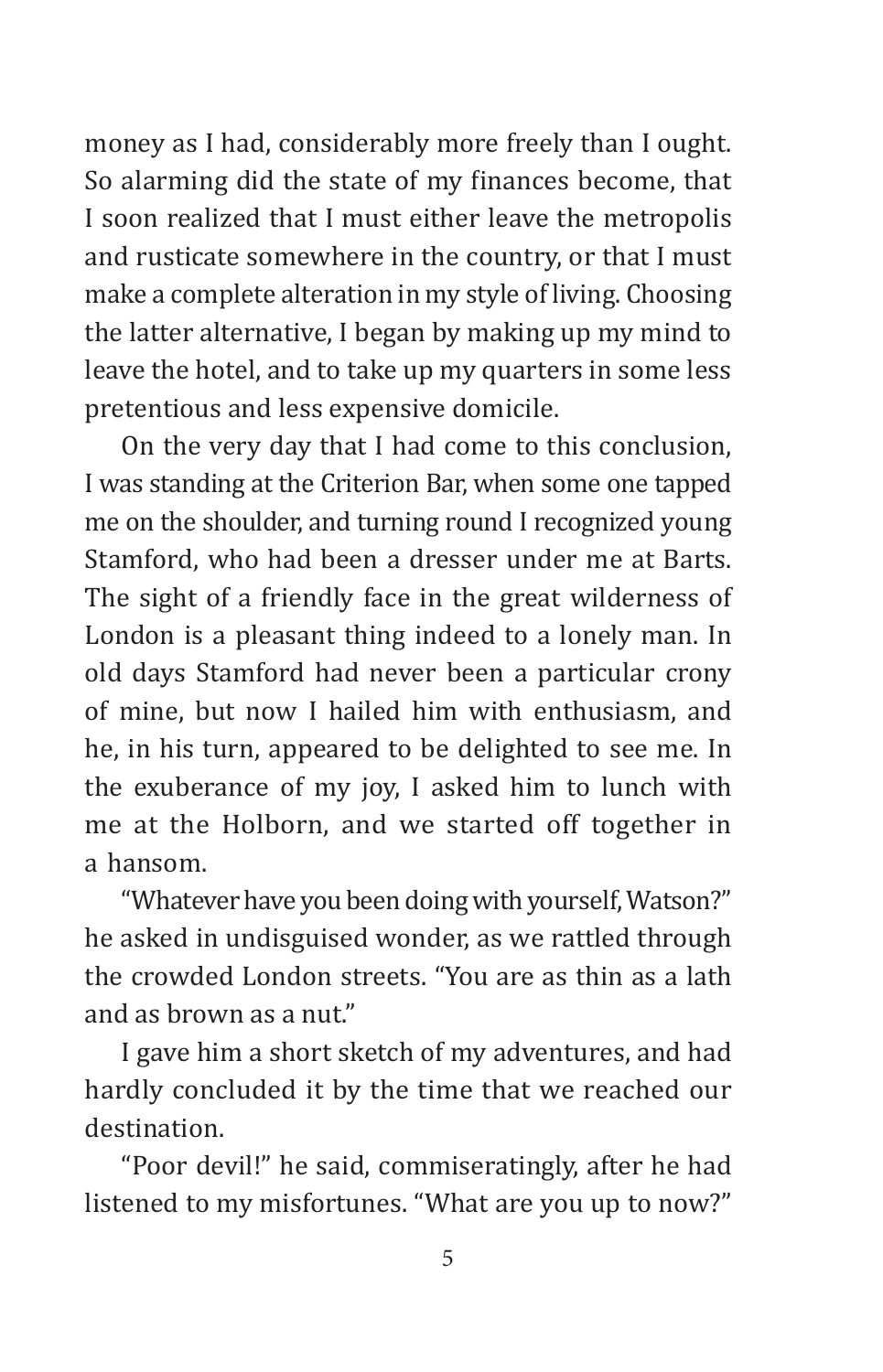#### Chapter II THE SCIENCE OF DEDUCTION

We met next day as he had arranged, and inspected the rooms at No. 221b, Baker Street, of which he had spoken at our meeting. They consisted of a couple of comfortable bed rooms and a single large airy sitting room, cheerfully furnished, and illuminated by two broad windows. So desirable in every way were the apartments, and so moderate did the terms seem when divided between us, that the bargain was concluded upon the spot, and we at once entered into possession. That very evening I moved my things round from the hotel, and on the following morning Sherlock Holmes followed me with several boxes and portmanteaus. For a day or two we were busily employed in unpacking and laying out our property to the best advantage. That done, we gradually began to settle down and to accommodate ourselves to our new surroundings.

Holmes was certainly not a difficult man to live with. He was quiet in his ways, and his habits were regular. It was rare for him to be up after ten at night, and he had invariably breakfasted and gone out before I rose in the morning. Sometimes he spent his day at the chemical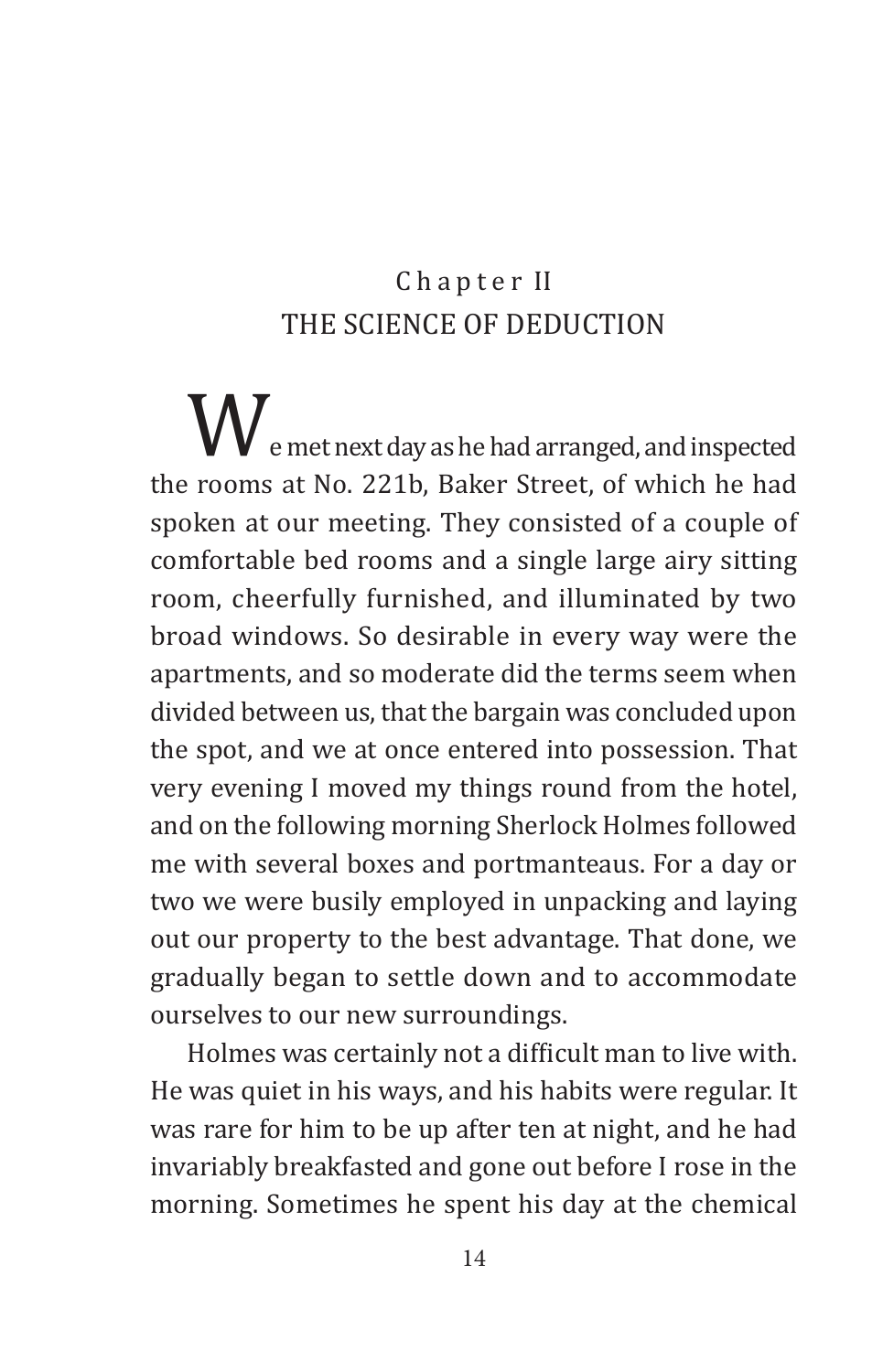laboratory, sometimes in the dissecting rooms, and occasionally in long walks, which appeared to take him into the lowest portions of the City. Nothing could exceed his energy when the working fit was upon him; but now and again a reaction would seize him, and for days on end he would lie upon the sofa in the sitting room, hardly uttering a word or moving a muscle from morning to night. On these occasions I have noticed such a dreamy, vacant expression in his eyes, that I might have suspected him of being addicted to the use of some narcotic, had not the temperance and cleanliness of his whole life forbidden such a notion.

As the weeks went by, my interest in him and my curiosity as to his aims in life, gradually deepened and increased. His very person and appearance were such as to strike the attention of the most casual observer. In height he was rather over six feet, and so excessively lean that he seemed to be considerably taller. His eyes were sharp and piercing, save during those intervals of torpor to which I have alluded; and his thin, hawk-like nose gave his whole expression an air of alertness and decision. His chin, too, had the prominence and squareness which mark the man of determination. His hands were invariably blotted with ink and stained with chemicals, yet he was possessed of extraordinary delicacy of touch, as I frequently had occasion to observe when I watched him manipulating his fragile philosophical instruments.

The reader may set me down as a hopeless busybody, when I confess how much this man stimulated my curiosity,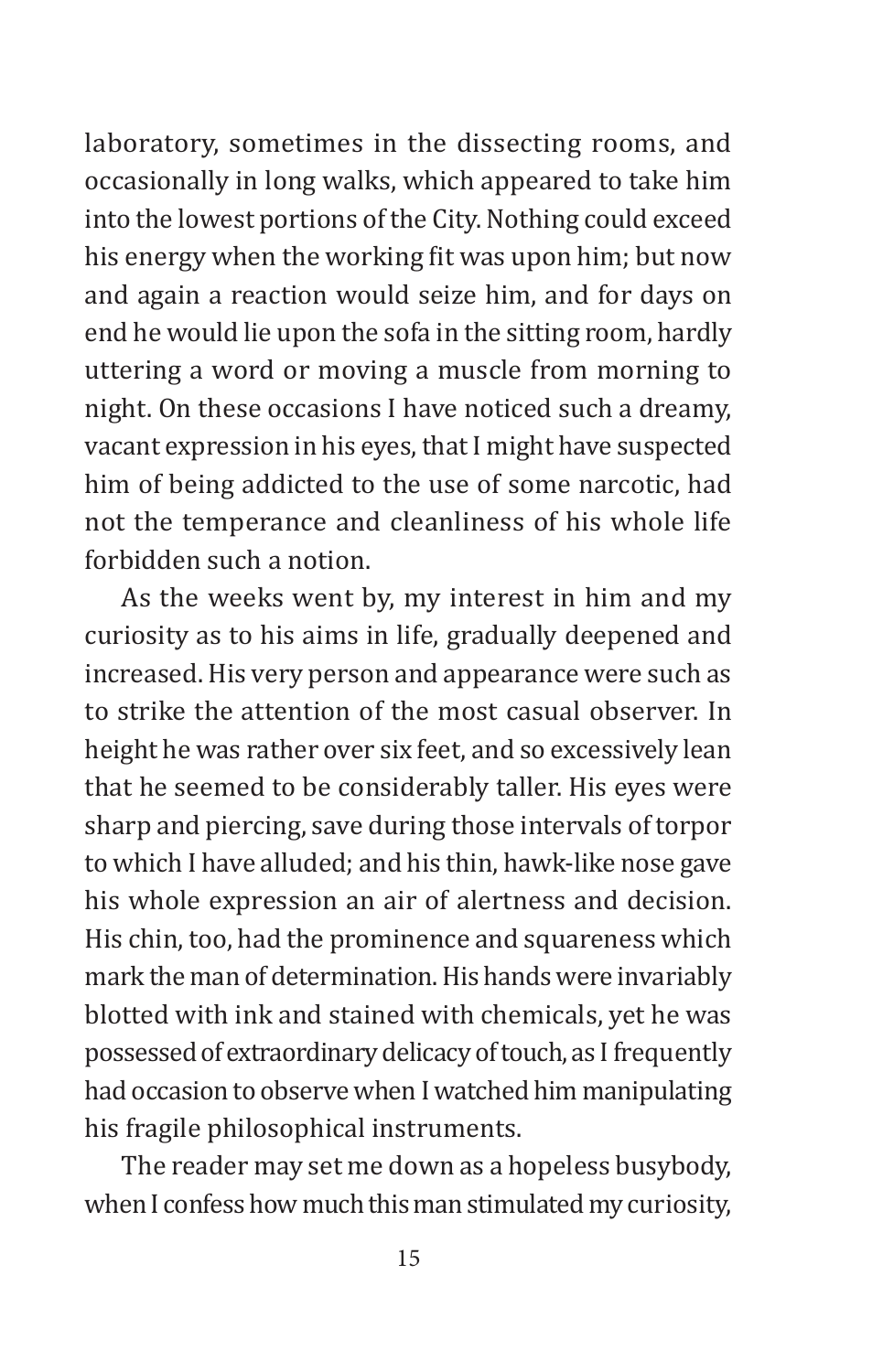#### Part II *The Country of the Saints*

#### Chapter I ON THE GREAT ALKALI PLAIN

 $\prod_{n=1}^{\infty}$  in the central portion of the great North American Continent there lies an arid and repulsive desert, which for many a long year served as a barrier against the advance of civilisation. From the Sierra Nevada to Nebraska, and from the Yellowstone River in the north to the Colorado upon the south, is a region of desolation and silence. Nor is Nature always in one mood throughout this grim district. It comprises snow-capped and lofty mountains, and dark and gloomy valleys. There are swiftflowing rivers which dash through jagged canyons; and there are enormous plains, which in winter are white with snow, and in summer are grey with the saline alkali dust. They all preserve, however, the common characteristics of barrenness, inhospitality, and misery.

There are no inhabitants of this land of despair. A band of Pawnees or of Blackfeet may occasionally traverse it in order to reach other hunting grounds, but the hardiest of the braves are glad to lose sight of those awesome plains, and to find themselves once more upon their prairies. The coyote skulks among the scrub, the buzzard flaps heavily through the air, and the clumsy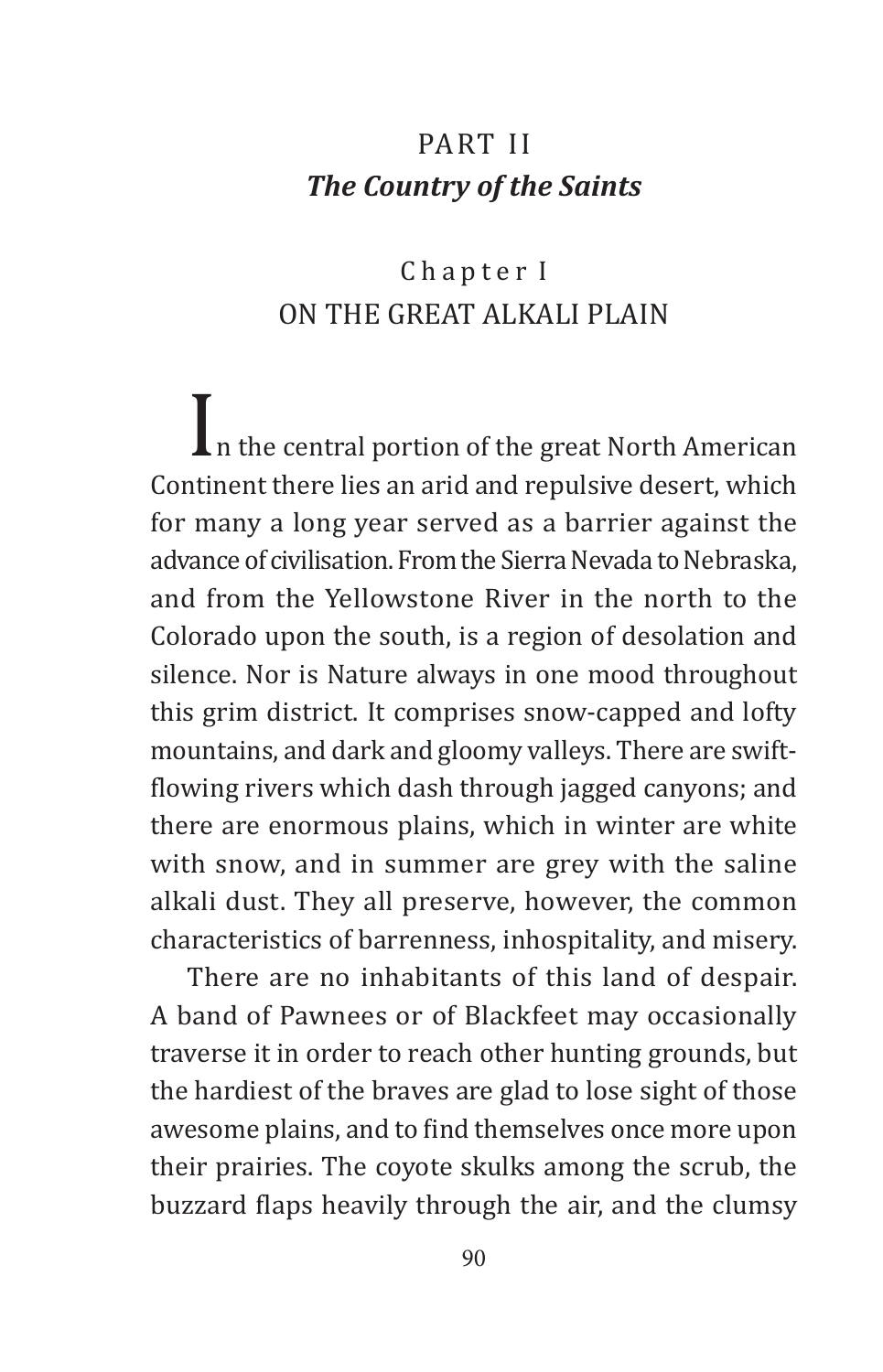grizzly bear lumbers through the dark ravines, and picks up such sustenance as it can amongst the rocks. These are the sole dwellers in the wilderness.

In the whole world there can be no more dreary view than that from the northern slope of the Sierra Blanco. As far as the eye can reach stretches the great flat plain land, all dusted over with patches of alkali, and intersected by clumps of the dwarfish chaparral bushes. On the extreme verge of the horizon lie a long chain of mountain peaks, with their rugged summits flecked with snow. In this great stretch of country there is no sign of life, nor of anything appertaining to life. There is no bird in the steel-blue heaven, no movement upon the dull, grey earth—above all, there is absolute silence. Listen as one may, there is no shadow of a sound in all that mighty wilderness; nothing but silence—complete and heartsubduing silence.

It has been said there is nothing appertaining to life upon the broad plain. That is hardly true. Looking down from the Sierra Blanco, one sees a pathway traced out across the desert, which winds away and is lost in the extreme distance. It is rutted with wheels and trodden down by the feet of many adventurers. Here and there there are scattered white objects which glisten in the sun, and stand out against the dull deposit of alkali. Approach, and examine them! They are bones: some large and coarse, others smaller and more delicate. The former have belonged to oxen, and the latter to men. For fifteen hundred miles one may trace this ghastly caravan